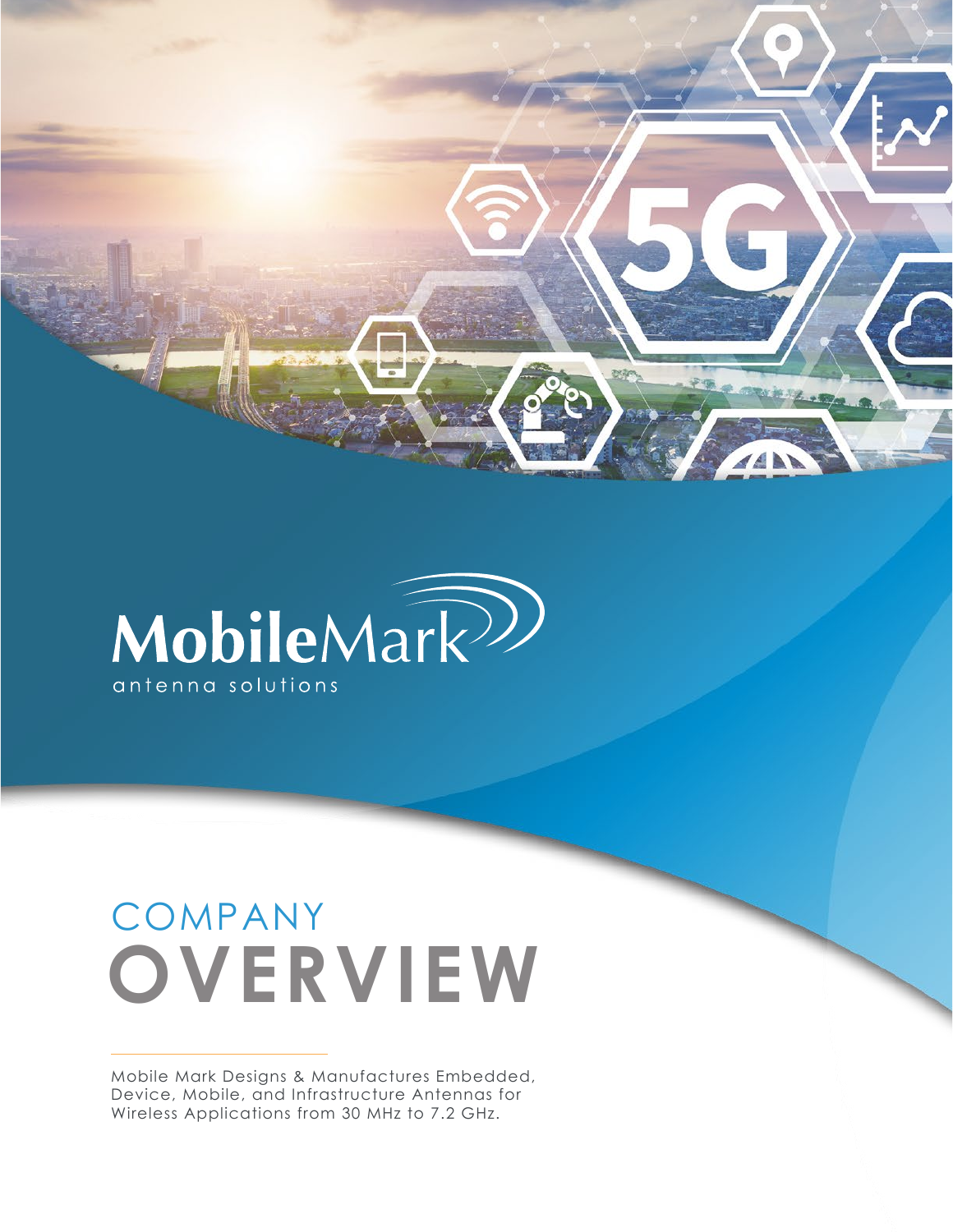### INTRODUCTION

Founded in 1984, with roots in the CB Antenna industry, Mobile Mark was a pioneer in the early Cellular trials in Chicago. Over the years, our range of antennas has grown as the wireless industry evolved. Today, we design and manufacture antennas operating on frequency bands from 30 MHz – 7.2 GHz.

To service the Globe, we manufacture in both the US and the UK. Our Global Headquarters and R&D Center is located in Itasca, Illinois and our European Division is in Hednesford, UK. With deep roots in both communities, we have a committed and experienced work force, as well as strong ties with our local vendors.

We pride ourselves on developing cutting-edge antenna designs that keep our customers prepared for both today's wireless services as well as tomorrow's. Our Engineering Technical Center is one of a kind and is the heart of our product innovation. We are able to take a project from initial idea through to full production.

#### WHAT WE OFFER







#### Superior Antenna Solutions

Innovative Designs in Response to New Frequencies & Systems

Outstanding Antenna Performance & Efficiency

Configurable Cables, Mounts & Connectors

Made-in-the-USA & United Kingdom

Custom Design **Services** 

For Customization Beyond Our Flexible **Configurations** 

Accommodating Unusual Settings or Installations

On-Site Injection Molding, CNC & 3D Printing

Rapid Prototyping **Capabilities** 

Contract Assembly Services

Final Assembly, Sub-Assembly or Kitting & Shipping

Build-to-Print Services or Custom Builds

Trained & Experienced Production Team

Professional US & European Based Manufacturer



#### Electrical, Mechanical & Environmental

Shock & Vibration Testing to Meet Industrial & Military Specifications

Hot & Cold Cycling; Water & Dust Ingress Testing

Anechoic Chamber for Antenna Characterization

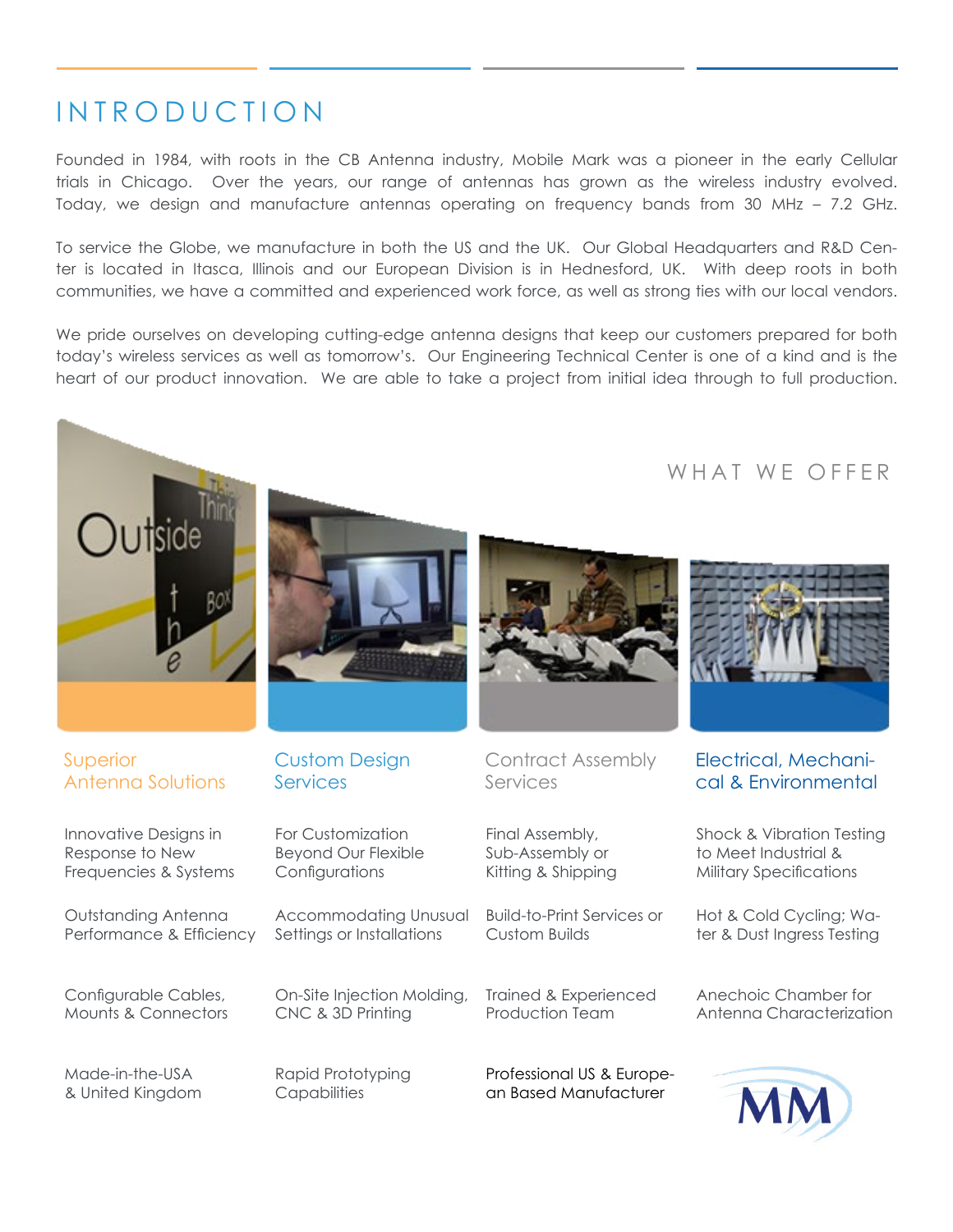# …we'll help you EXCEED your customers' EXPECTATIONS



#### [Utilities](https://www.mobilemark.com/industries-served/utilities/)

Rugged & robust antenna solutions are essential to maintaining an effective chain from Smart Grid to Smart Meter, including all of the connection points in between.

- Sub-station antennas optimized for NEMA box enclosures
- Infrastructure antennas for communications along the grid
- Fleet Management antennas for service vans & outage crews



#### Industrial IoT & M2M

5G compatible antenna solutions will include mobile, fixed site & embedded antennas to facilitate IoT high-speed, high-data throughput applications.

- Broadband 600-6000 MHz antennas to cover Sub-6 FR1
- CBRS ( C-Band ) infrastructure antennas for Private LTE Networks
- Environmentally protected antennas for Remote Monitoring



#### [Public Safety](https://www.mobilemark.com/industries-served/utilities/)

The next few years will see a continued mixture of both FirstNet & Land Mobile Radio (UHF/VHF). Single-band & Multi-band antenna solutions will help ease the transition.

- Narrow footprint Multiband Fleet Management antennas
- Combination UHF & FirstNet antennas in low profile radome
- Wireless video hotspot antenna for highspeed WiFi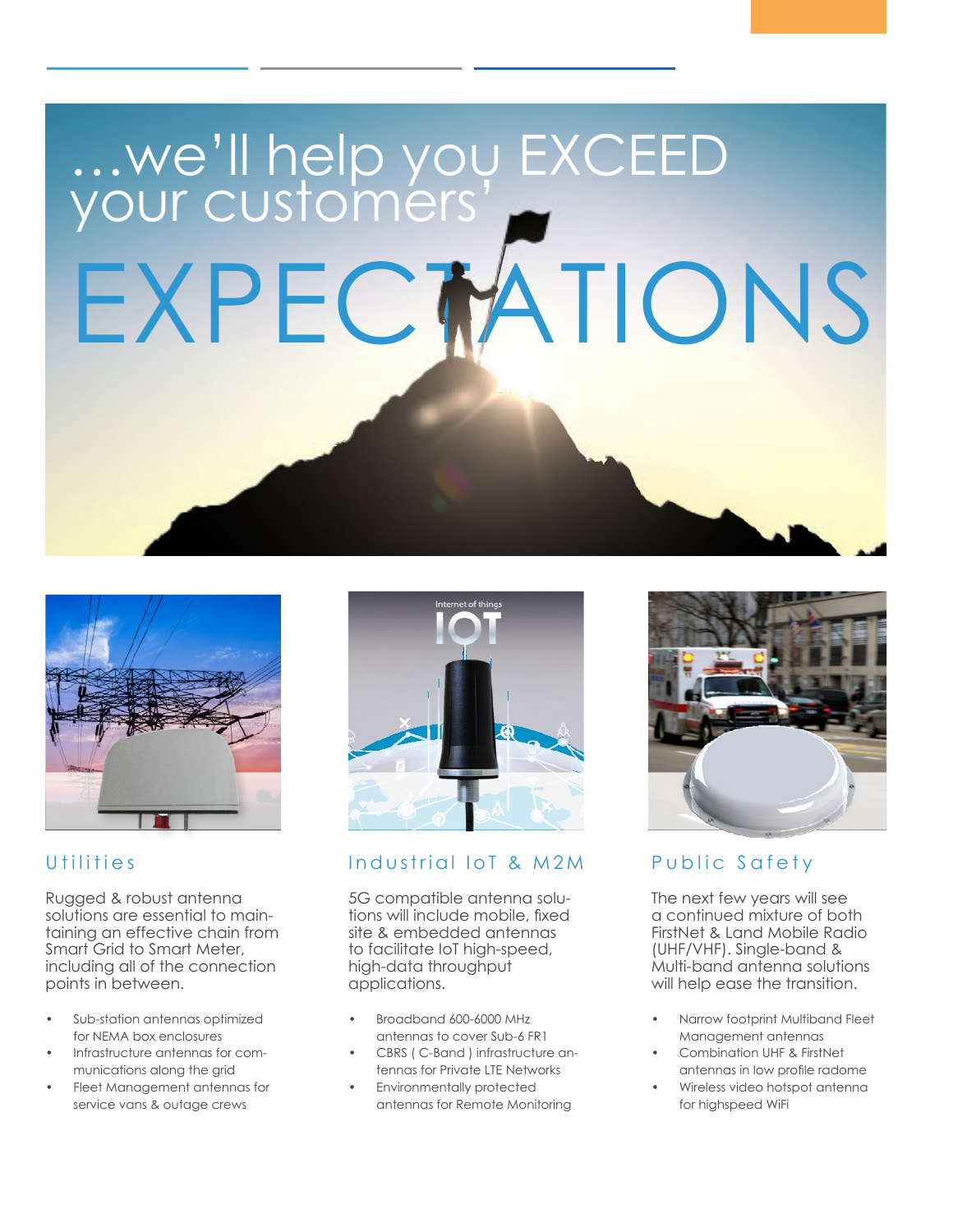

#### Precision Agriculture

Wireless Communications enhance agriculture productivity by making it possible to assess conditions & react with real-time information.

- Sensor Antennas to transmit moisture content & soil/air temperature
- Farm Management & Control using Robotics, RFID, & WiFi.
- Rugged vehicle antennas used for efficient fleet management



A mixture of Military-band & COTS (commercial off the shelf) antenna solutions provide choices for rugged vehicles, remote control of drones & asset tracking.

- Rugged tactical mesh antennas with military mounts
- Customized antennas with flexible mount for drone control
- Multiband mobile antennas for Cellular, WiFi, GNSS & Iridium®



#### Heavy Construction

Large Vehicles create a challenging environment. The need for dependable wireless connections is paired with the ability to withstand the harshest terrain.

- Vibration Resistant & High Impact antennas for vehicles
- Infrastructure antennas for onsite private LTE networks
- Optimized GNSS equipment for remote location connection



Safety considerations have driven the efforts for dependable wireless communications with employees as well as with vehicle-to-vehicle communications for accident avoidance.

- Amplified antennas for enhanced omni-coverage
- Vibration resistant & high impact antennas for vehicles
- Infrastructure antennas for Private networks



#### Medical

The hospitals of the future will rely on the Internet of Medical Things (IoMT) allowing for smart medical devices, remote diagnostic & equipment tracking.

- Update records with real-time data from monitoring Antennas
- Track valuable mobile equipment, such as scanners
- Optimize fleet management of EMS teams & ambulances with multiband antennas



Wireless communications are essential for both Commercial and Passenger trains, from Positive Train Control for Collision Avoidance to Onboard Passenger WiFi.

- Wayside antennas to communicate along the tracks
- Embedded Telematics help antennas monitor & control operations
- Wireless Digital Signage antennas facilitate instant updates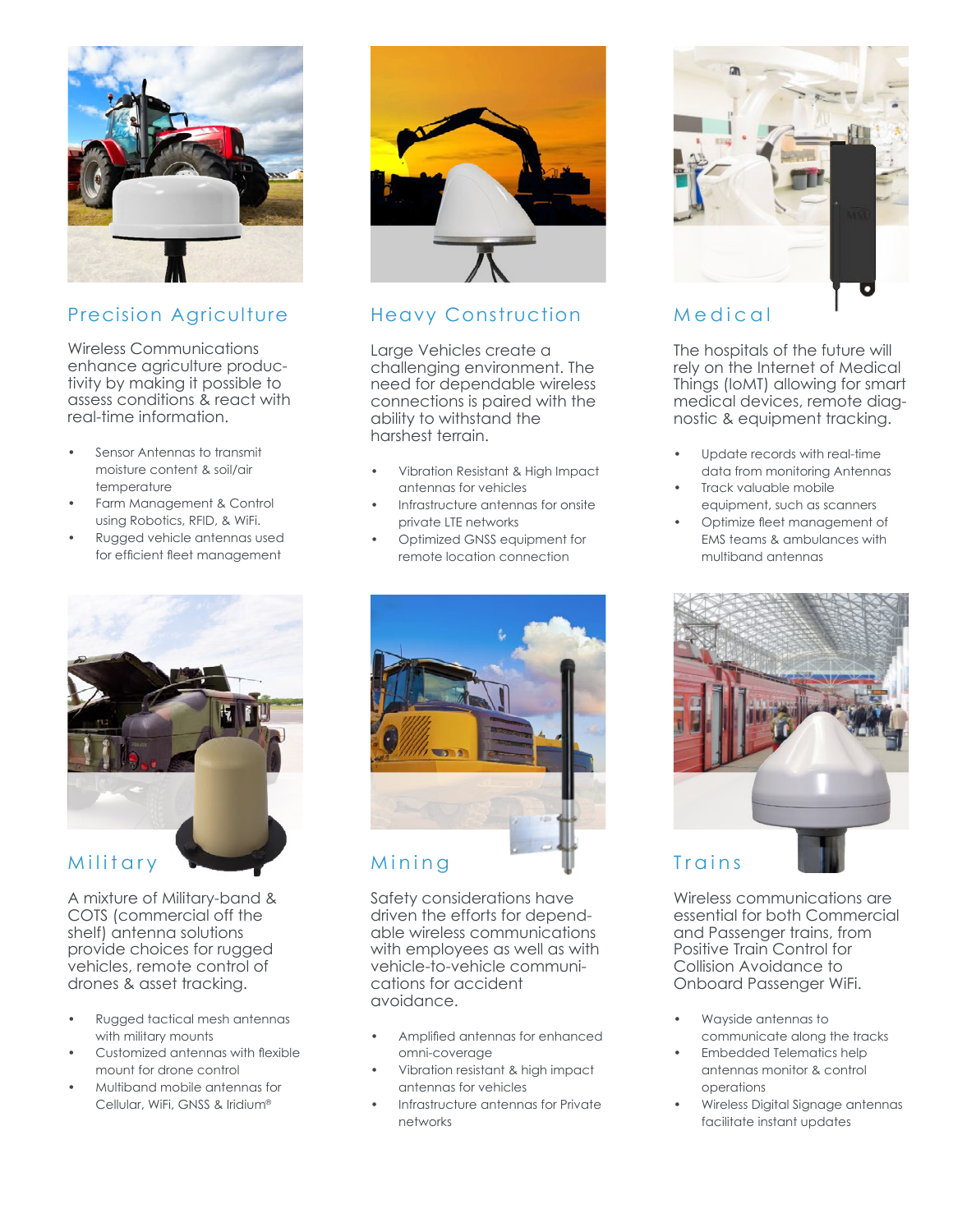## Let us Partner with you to ensure your Wireless System Performs at its BEST



#### Public Transit

Today's public & private buses rely on wireless connectivity for Fleet Management, Remote Telematic Monitoring & enhanced customer services such as onboard WiFi.

- Multiband antennas for Fleet Management
- In-bus antennas for Passenger WiFi
- Embedded antennas for Telematic Monitoring



#### [Smart Highway](https://www.mobilemark.com/industries-served/smart-highway/)

Ongoing C-V2X & DSRC trials for Connected Vehicles rely on a combination of vehicle-to-vehicle, vehicle-to-infrastructure & traffic management antennas.

- Dedicated 5.9 GHz antennas with optimized performance
- Multiband antennas with 5G Sub-6, WiFi 6E, 5.9 GHz & GNSS
- Roadside (RSU) & Onboard (OBU) antennas



#### [Land Mobile Radio](https://www.mobilemark.com/industries-served/land-mobile-radio-antenna-solutions/)

Terrestrially based UHF & VHF networks are communication channels for Emergency Responders, Public Works, Construction, Utilities & the Military.

- Base Station antennas for infrastructure buildout
- Low-profile & Whip-style antennas for vehicles
- Broadband Yagi & Panel antennas for Point-to-Point